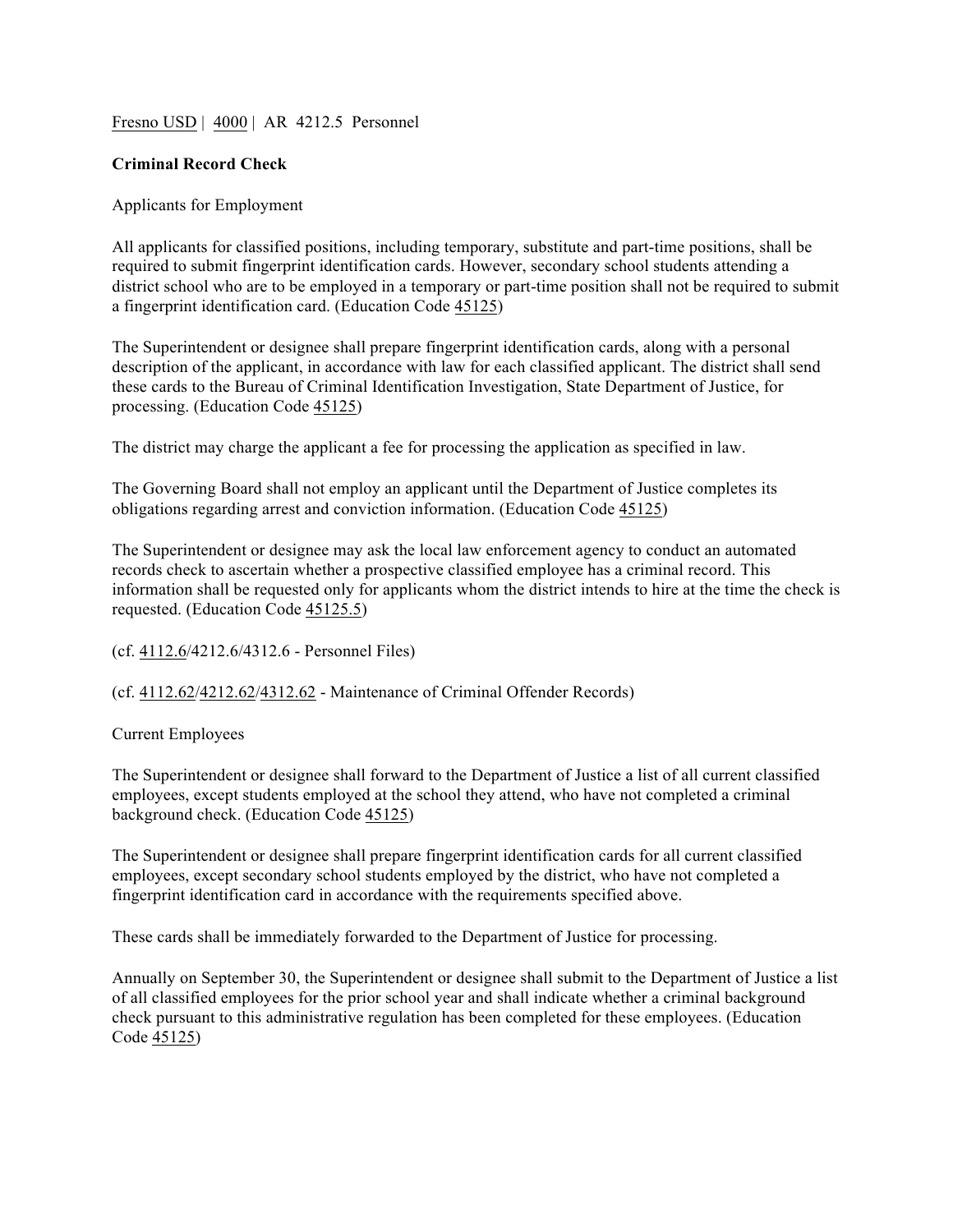Upon notification by telephone from the Department of Justice that a current temporary or substitute classified employee has been convicted of a violent or serious felony, the Superintendent or designee shall immediately place that employee on leave without pay. (Education Code 45122.1)

Upon receipt of written notification of the fact of conviction from the Department of Justice, the Superintendent or designee shall immediately terminate the temporary or substitute employee without regard to any other procedure for termination specified in the Education Code or district procedures, unless that employee has received a certificate of rehabilitation and a pardon. (Education Code 45122.1)

(cf. 4218 - Dismissal/Suspension/Disciplinary Action)

If the employee challenges the Department of Justice record and the Department of Justice withdraws in writing its notification, the Superintendent or designee shall immediately reinstate the employee with full restoration of salary and benefits. (Education Code 45122.1)

Legal Reference:

EDUCATION CODE

44332.6 Criminal record check, county board of education

44346.1 Applicants for credential, conviction of a violent or serious felony

44830.1 Certificated employees, conviction of a violent or serious felony

44830.2 Certificated employees; Interagency agreements

45122.1 Classified employees, conviction of a violent or serious felony

45125 Use of personal identification cards to ascertain conviction of crime

45125.01 Classified employees; interagency agreements

45125.5 Automated records check

45126 Duty of Department of Justice to furnish information

GOVERNMENT CODE

6200-6203 Crimes related to public records

PENAL CODE

502 Unauthorized access to computers

667.5 Prior prison terms, enhancement of prison terms

1192.7 Plea bargaining limitation